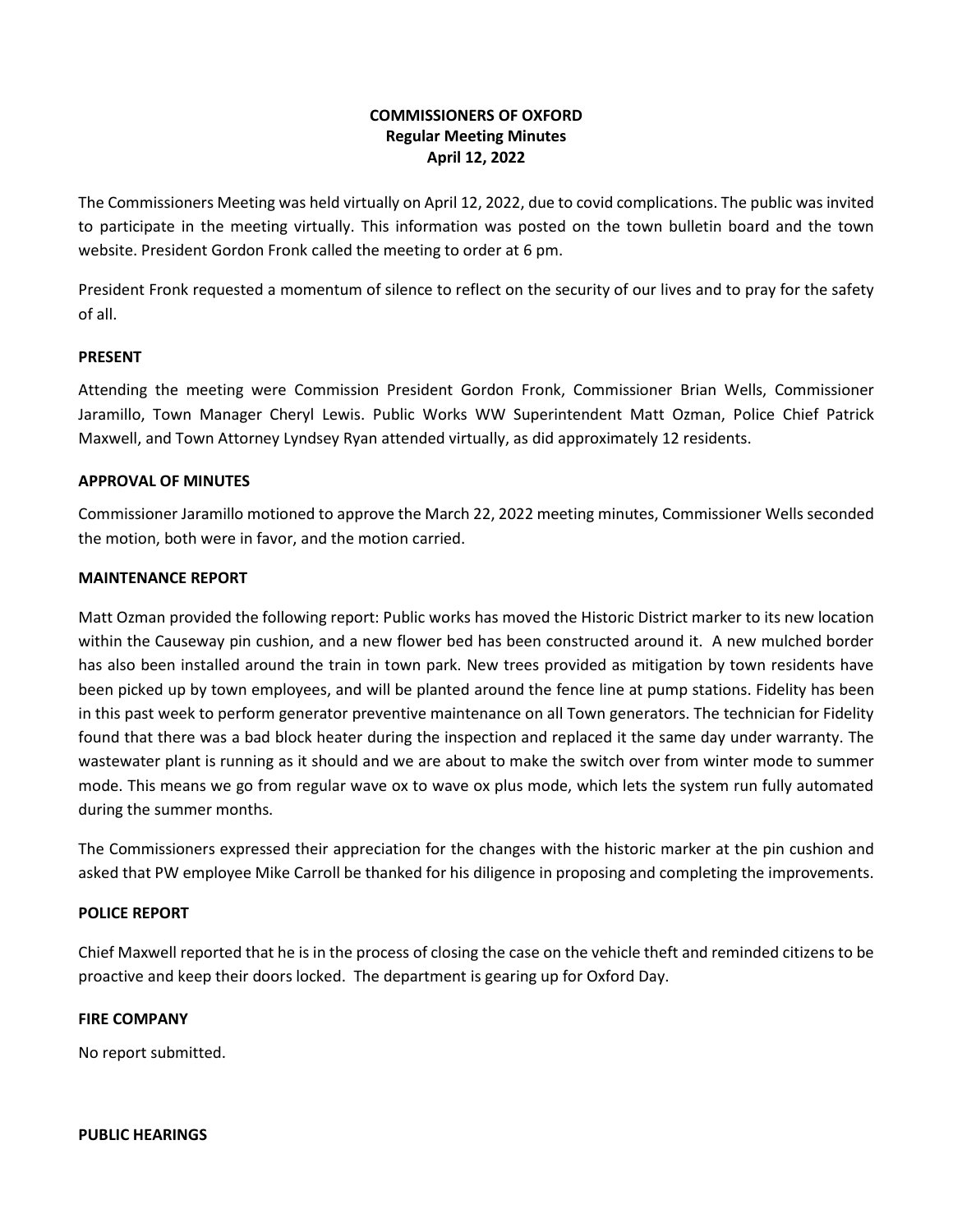A brief explanation behind the development of Ordinance 2201 - AN ORDINANCE OF THE TOWN OF OXFORD TO AMEND SECTIONS 19 AND 32 OF THE OXFORD ZONING ORDINANCE TO PROVIDE A PROCESS FOR CONSTRUCTION OF AN ACCESSORY BUILDING ON A LOT WITHOUT A PRINCIPAL USE WHEN NONCONTIGUOUS LOTS ARE IN COMMON OWNERSHIP AND ARE DIVIDED BY A PAPER STREET OR PUBLIC RIGHT OF WAY was provided by Attorney Ryan, including the addition of a definition for Paper Street at the request of the Planning Commission. A positive recommendation from the Planning Commission was read, after which the public hearing was opened. Susan Botkin stated how important it is to continue to provide public access to the water and expressed her desire and appreciation in keeping public right of ways open for pedestrians. With no further comments the hearing was closed.

In refence to the NOTICE OF INTENT to File an Application with USDA Rural Development, manager Lewis provided an explanation of the proposed USDA Water System Rehabilitation Projects as identified in the recently completed Preliminary Engineering Report prepared by GMB for the town. Listing the projects found in Phase One and Phase Two (attached to these minutes). She explained following review and discussion with USDA engineers, that one recommended change was to investigate the digging of a much deeper well in order to reach an aquifer that does not require arsenic or fluoride removal, naturally occurring elements in our current wells. Lewis said she was pleased with this approach, noting that the plans included the digging of a third well in the second phase and by moving the test well into the first phase it could be determined if the town could access an improved water source. If it this approach proved feasible, the cost of the arsenic/fluoride removal components would be replaced with the cost of installing new wells. The public hearing allowing for comments on the proposed projects totaling \$26,274,000, which will be divided into Phase One which would be funded by a USDA Loan of \$2,572,000 at 1.25% for 40 years and Grant of \$2,102,000, and Phase Two totaling \$21,600,000 with funding to be addressed in the future. At Commissioner request Lewis provided budget notes identifying the means for funding the future payments on the proposed loan in 2024, with a proposed 3% annual increase for 2023 and 4% increase for 2024, stating it would be reviewed in further detail during the budget review. Lewis also offered that the town would proceed with the investigation of solar to offset electric cost. Several residents endorsed the solar project with the understanding it was outside the scope of the currently discussed Water rehabilitation project. Susan Botkin inquired as to whether we would be able to access a better well, to which it was explained that test wells would be the only means to make that determination. She also inquired into the naturally occurring fluoride, which although currently below the MDE requirement of less than 4 ppm, is very close to the EPA secondary standard of 2 ppm. With no further comments the public hearing was closed.

## **UNFINISHED BUSINESS**

Having no further comments, Commissioner Wells motioned to approve Ordinance 2201 - AN ORDINANCE OF THE TOWN OF OXFORD TO AMEND SECTIONS 19 AND 32 OF THE OXFORD ZONING ORDINANCE TO PROVIDE A PROCESS FOR CONSTRUCTION OF AN ACCESSORY BUILDING ON A LOT WITHOUT A PRINCIPAL USE WHEN NONCONTIGUOUS LOTS ARE IN COMMON OWNERSHIP AND ARE DIVIDED BY A PAPER STREET OR PUBLIC RIGHT OF WAY, Commissioner Jaramillo seconded the motion, all were in favor, and the motion carried.

Lewis explained following the hearing for the USDA Notice of Intent, it would be necessary for the Commissioners to act on the Letter of Conditions approving the USDA \$2,572,000 Loan (1.25% interest)/\$2,102,000 Grant offer for the first phase of Water System Improvements as proposed in the Phasing provided in the PER, with the noted change of investigation a new well in the first phase. Commissioner Fronk motioned to accept the Letter of Conditions for the Town of Oxford to receive a Water System Improvement Project Loan of \$2,572,000 (1.25%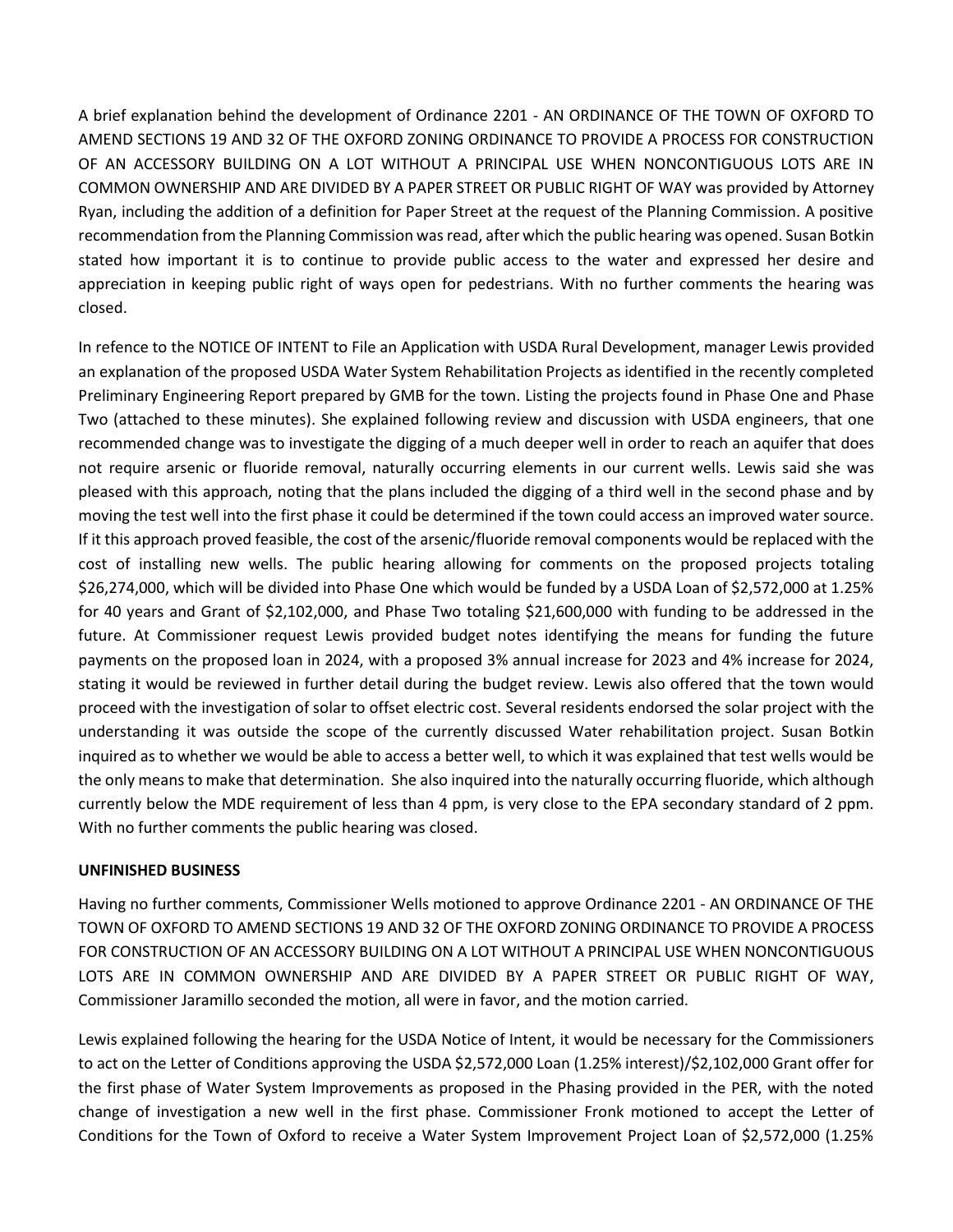interest) and grant of \$2,102,000 for total project cost of \$4,674,000, Commissioner Jaramillo seconded the motion, all were in favor, and the motion carried. Commissioner Fronk motioned to authorize Ryan to certify the Letter of Conditions and Lewis to execute all necessary documentation for the loan/grant application and construction project, Commissioner Wells seconded the motion, all were in favor, and the motion carried.

It was noted that a public hearing for Ordinance 2202: AN ORDINANCE OF THE TOWN OF OXFORD TO AMEND THE HARBOR LINE TO ELIMINATE THE NONCONFORMING STATUS OF SEVERAL EXISTING PIERS AFFIXED TO PROPERTIES WITHIN TOWN CREEK IN THE AREA KNOWN AS CROCKETT'S COVE would be held on April 26, 2022 at the regular Commissioner's meeting.

President Fronk noted that the Commissioners had received additional designs from Philip Logan with respect to the proposed Middle Passage signage at the Ferry Dock just prior to the meeting. As the Commissioners had not had time to review the proposals, they deferred conversation until the next meeting.

## **NEW BUSINESS**

None presented.

## **LETTERS AND REQUEST**

The Oxford Garden Club was granted approval to hold their annual Memorial Day Service. Lewis also noted that she had received a request from Bonfield Avenue to hold a block party, to which she said that although closing the street would be difficult, we could assist with some cones to deter street parking during their gathering.

#### **ATTORNEY**

Ryan had no further comments.

#### **TOWN MANAGER**

Lewis stated that the Community Resilience Committee held a kickoff meeting recently and had been assigned their first project. The Sign Committee had also met, as a post Covid reboot, and she had narrowed their initial scope of work to the Ferry Landing to allow for input for the Middle Passage signage.

Lewis presented a brief overview of **Ordinance 2203 - FY 2022 General/Enterprise Budget Amendment; and Ordinance 2204 - FY 2023 General/Enterprise Budget and setting a Tax Rate of .32 per \$100 of Assessed Real Property Value (formerly .3187),** presenting the documents online for virtual viewing, after which a detailed spreadsheet for each budget was presented for a closer review. It was suggested a more detailed discussion could be held in a virtual Budget Workshop, which would be scheduled in the following week, information of which to participate would be posted. Lewis presented **Ordinance 2205 - FY 2023 Water and Sewer Rates**, setting the new water rates with a 3% annual increase across the board, stating this rate schedule produced the identified income found in the FY 2023 Budget.